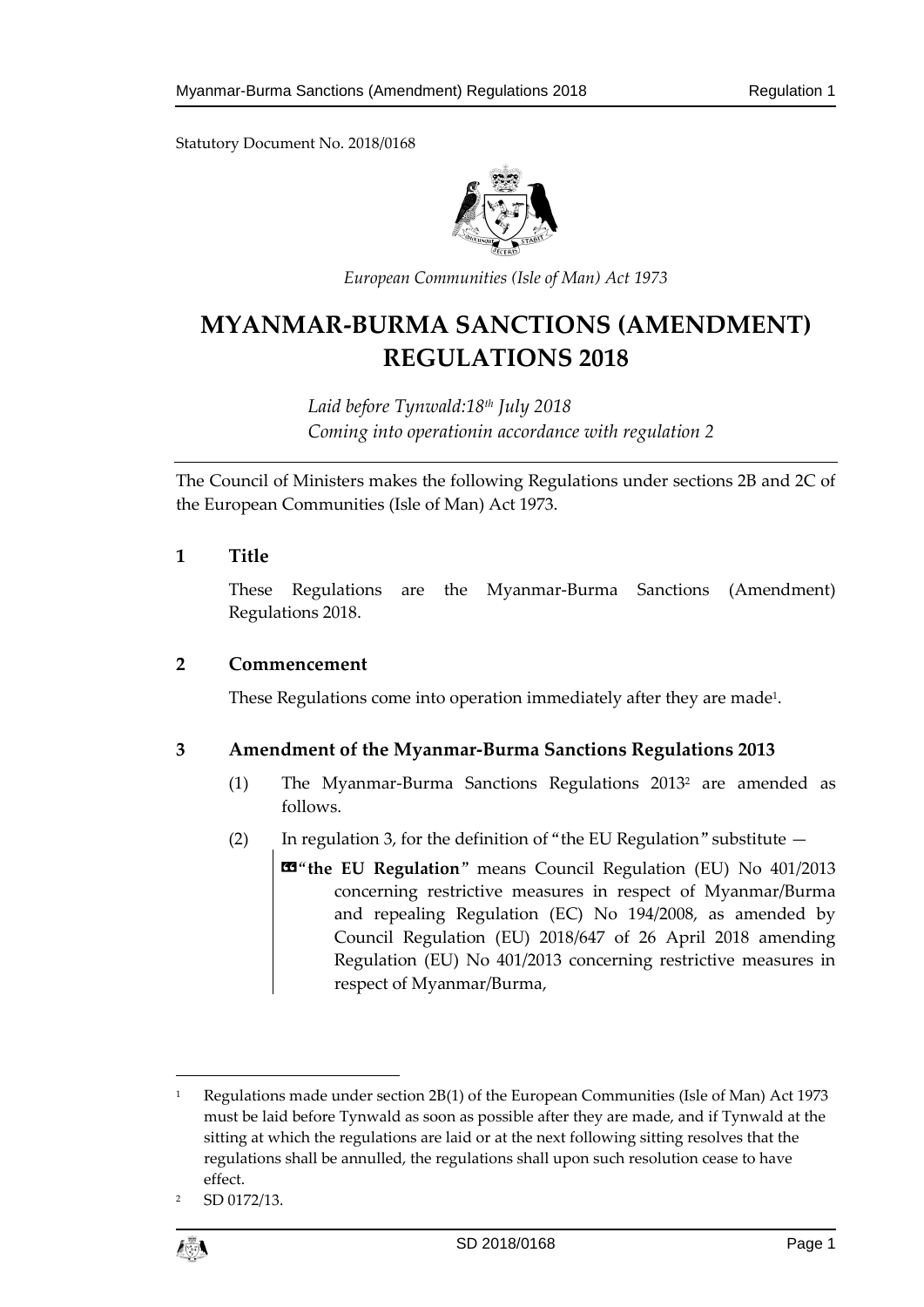as these instruments have effect in the Island<sup>3</sup>, and a reference to a numbered Article or Annex (without more) is a reference to the Article of, or Annex to, the EU Regulation so numbered. $\mathbf{D}$ .

- (3) In regulation 4(1)(a), for "Article 2(1), 3(1), 3(2) or 3(3)" substitute  $\blacksquare$ , Article 2(1), 3(1), 3(2), 3a(1), 3a(4), 3b(1), 3c(1), 4a(1), 4a(2), 4e(1), 4g or  $4h(1)$  $\mathbf{D}$ .
- (4) In regulation 4(2)(a), for "Article 2(2) or 3(4)" substitute  $\blacksquare$  Articles 2(2),  $3a(6)$ ,  $4d(3)$  or  $(4)$   $\Box$ .
- (5) In regulation 8(2), for "3(2)" substitute  $\mathbf{C}$ 3(6) $\mathbf{D}$ .
- (6) In the Schedule, for the heading "**1**", substitute —

# **131** Powers to request information<sup>52</sup>.

- (7) Omit paragraph 1(2) to the Schedule.
- (8) In the Schedule, for the heading "**2**", substitute —

# **EXECUTE:** Failure to comply with request for information

(9) In the Schedule, for paragraph 3 substitute —

# **«3 General powers to disclose information**

- (1) The Treasury (or any person authorised by the Treasury as a "requesting authority" under paragraph 1) may disclose any information obtained by it pursuant to these Regulations to any person for the purpose of facilitating or ensuring compliance with the EU Regulation.
- (2) The power in sub-paragraph (1) includes but is not limited to disclosing information to the following persons —
	- (a) a police officer;
	- (b) any person holding or acting in any office under, or in the service of —
		- (i) the Government of the Island;
		- (ii) the Crown in right of the Government of the United Kingdom;
		- (iii) the Crown in right of the Scottish Administration, the Northern Ireland Executive or the Welsh Government;
		- (iv) the States of Jersey, Guernsey or Alderney or the Chief Pleas of Sark; or

-



<sup>&</sup>lt;sup>3</sup> These EU instruments were applied to the Island, with modifications, by SD 0171/13 and SD 2018/0167. As the EU Regulation has effect in the Island references in the EU Regulation to any of its annexes are construed as references to those Annexes as amended from time to time.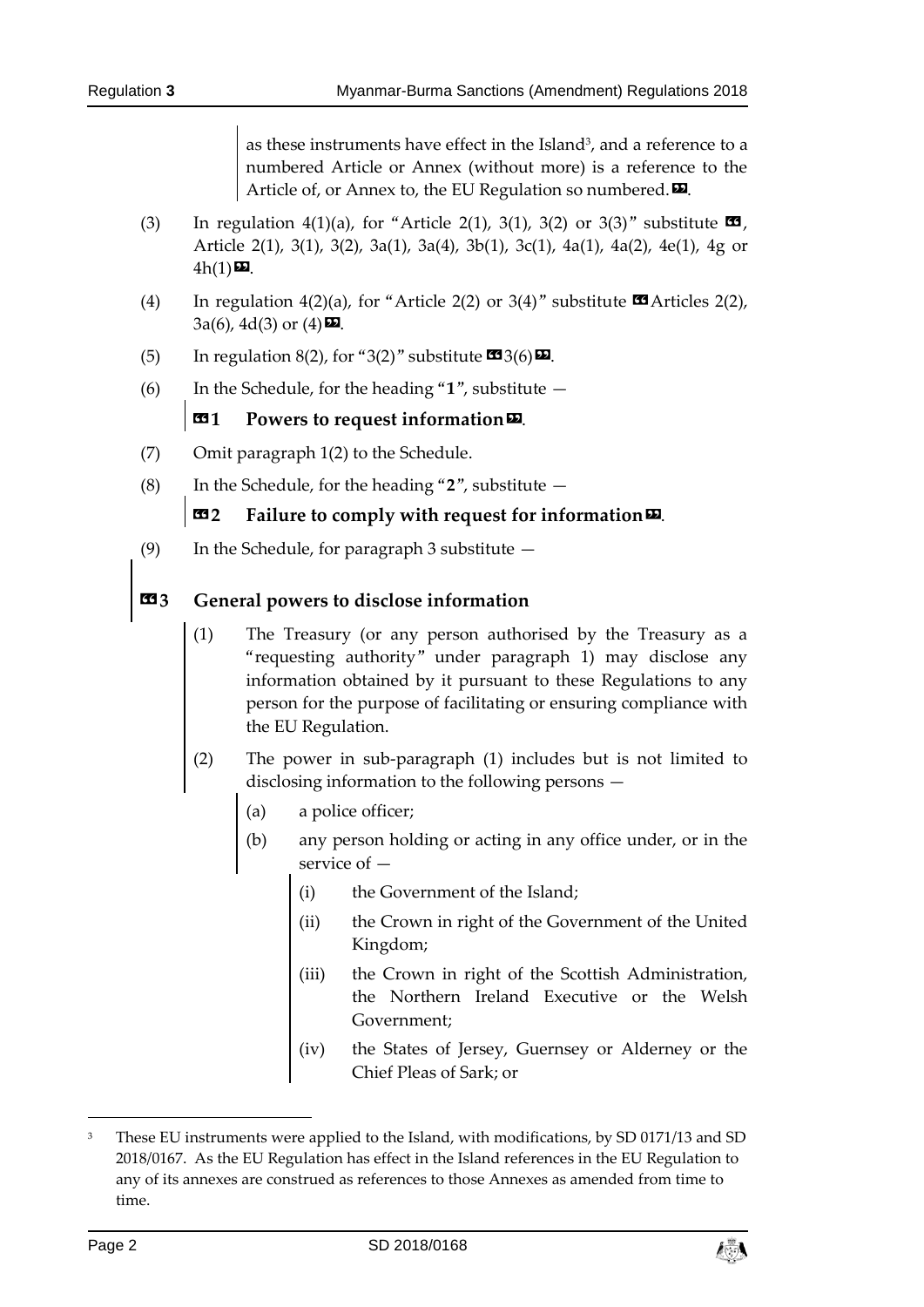- $\vert$  (v) the Government of any British overseas territory;
- (c) any law officer of the Crown in any of the British Islands;
- (d) the Legal Aid Agency in England and Wales, the Scottish Legal Aid Board or the Legal Services Agency Northern Ireland;
- (e) the Isle of Man Financial Services Authority and any body of any other part of the British Islands exercising an equivalent function;
- (f) any organ of the United Nations;
- (g) any person in the service of the United Nations, the Council of the European Union, the European Commission or the Government of any country;
- (h) any of the competent authorities specified in, and for the purpose of ensuring compliance with, the EU Regulation; or
- (i) with the consent of a person who, in the person's own right, is entitled to the information or to possession of the document, copy or extract, to any third party.
- (3) In sub-paragraph (2)(i) "in the person's own right" means not merely in the capacity as a servant or agent of another person.
- (4) The purpose of facilitating or ensuring compliance with the EU Regulation includes but is not limited to the following —
	- (a) monitoring compliance with, or detecting evasion of, these Regulations or the EU Regulation;
	- (b) giving assistance or co-operation, pursuant to the EU Regulation; or
	- (c) taking any action with a view to instituting, or otherwise for the purposes of, any proceedings —
		- (i) in the Island for an offence under these Regulations; or
		- (ii) in any other part of the British Islands or any British overseas territory, for an offence under a similar provision in any such jurisdiction.
- (5) A disclosure under sub-paragraph (1) does not breach
	- (a) any obligation of confidence owed by the person making the disclosure; or
	- (b) any other restriction on the disclosure of information (however imposed).
	- (6) A person commits an offence if the person, without reasonable excuse, discloses information otherwise than in accordance with sub-paragraph (1).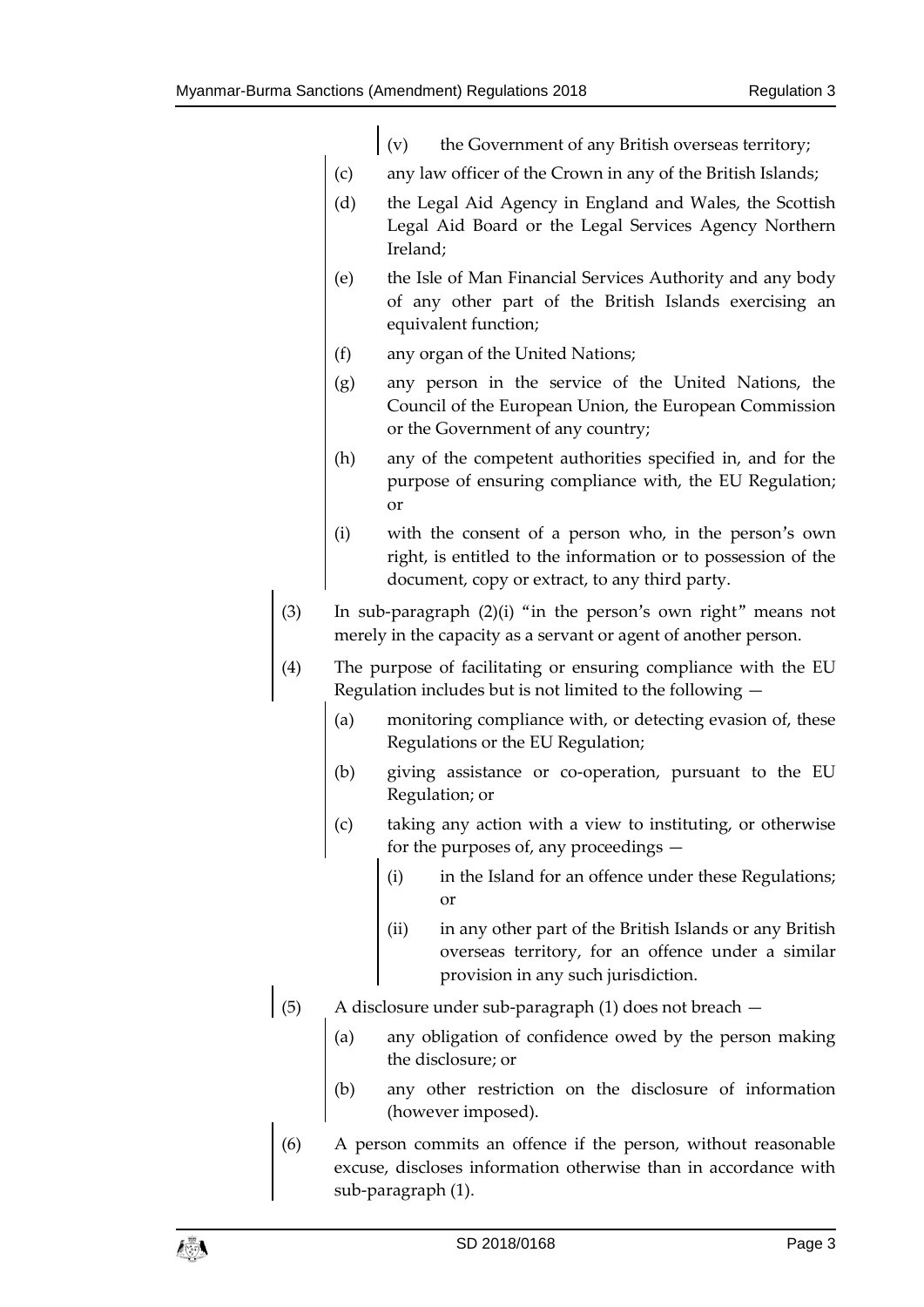# **4 Application of provisions**

- (1) Nothing done under this Schedule is to be treated as a breach of any regulation imposed by statute or otherwise.
- (2) But nothing in this Schedule authorises a disclosure  $-$ 
	- (a) that contravenes the Data Protection Act 2002; or
	- (b) of intercepted material that is not otherwise permitted under the safeguards arrangements relating to a warrant issued under the Interception of Communications Act 1988.
- (3) Nothing in this Schedule is to be read as requiring a person who has acted as advocate or other legal adviser to any person to disclose any privileged information in their possession in that capacity.
- (4) This Schedule does not limit the circumstances in which information may be disclosed apart from this Schedule.
- (5) This Schedule does not limit the powers of the Treasury to impose conditions in connection with the discharge of its functions under regulation 5.
- (6) In this paragraph "**privileged information**" means information with respect to which a claim to legal professional privilege could be maintained in legal proceedings. $\boldsymbol{\mathsf{E}}$ .

**MADE 15:55 31ST MAY 2018**

**W GREENHOW** *Chief Secretary*